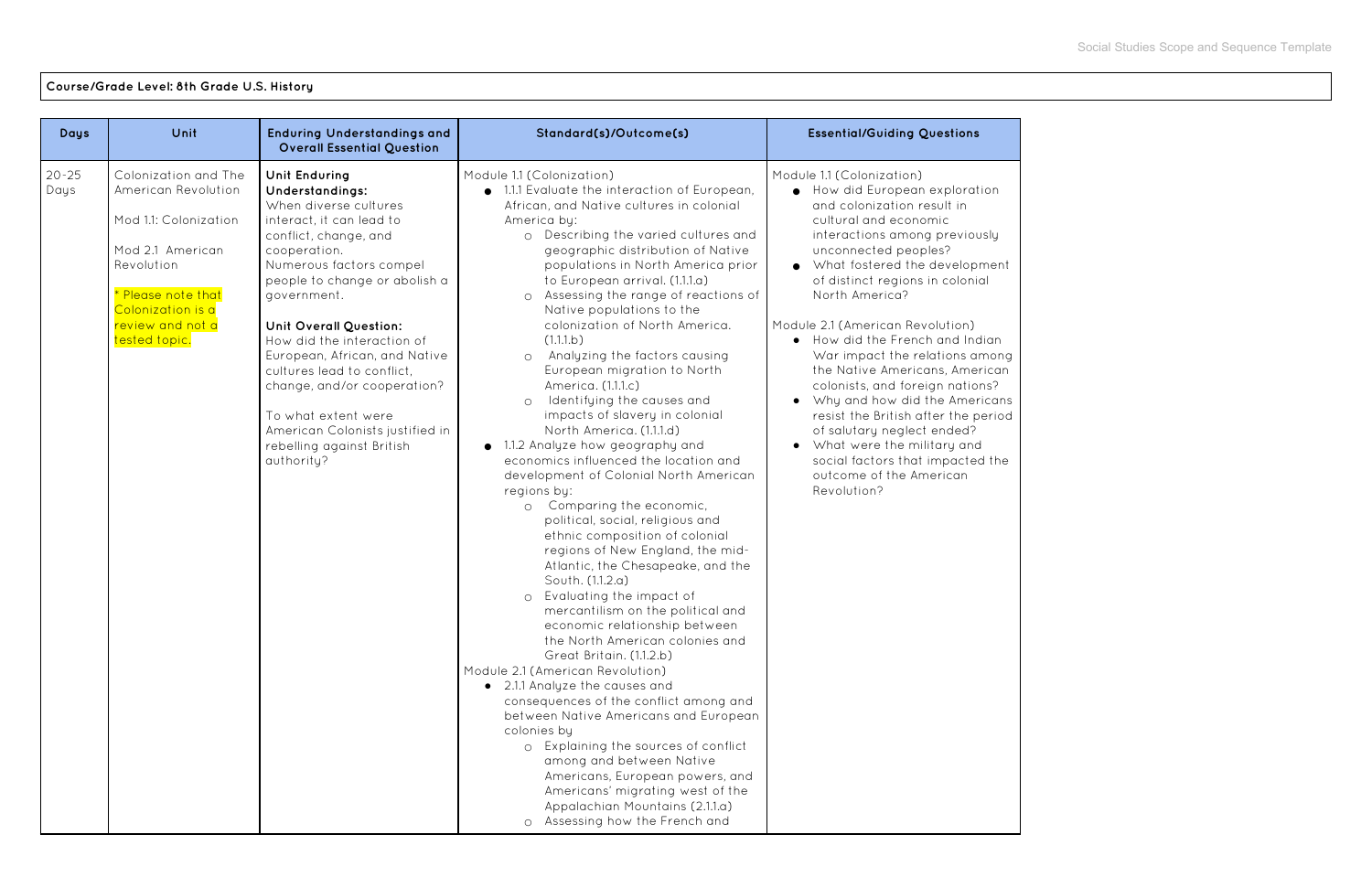|                   |                                                                                                                                                                                                                           |                                                                                                                                                                                                             | Indian War impacted Native<br>American alliances, British colonial<br>policies, and American colonists<br>(2.1.1.b)<br>2.2.1 Evaluate the significance of the end<br>$\bullet$<br>of salutary neglect as a turning point in<br>American History by<br>o Analyzing the effect of British<br>policies on the American colonies<br>(2.2.1.a)<br>o Evaluating the effectiveness of the<br>methods of colonial resistance to<br>British policies (22.1.b)<br>Identifying the principles<br>$\bigcirc$<br>expressed in the Declaration of<br>Independence (2.2.1.c)<br>2.3.1 Evaluate the relative importance of<br>key factors that led to an American<br>victory in the Revolutionary War by<br>o Analyzing the domestic, military,<br>geographic, and diplomatic factors<br>that led to the American defeat of<br>the British $(2.3.1.a)$<br>Assessing how free and enslaved<br>$\bigcirc$<br>African Americans, women, and<br>Native Americans, contributed to<br>and were impacted by the<br>American Revolution (2.3.1.b) |                                                                                                                                                                                                                                                                                                                                                                                                                                            |
|-------------------|---------------------------------------------------------------------------------------------------------------------------------------------------------------------------------------------------------------------------|-------------------------------------------------------------------------------------------------------------------------------------------------------------------------------------------------------------|---------------------------------------------------------------------------------------------------------------------------------------------------------------------------------------------------------------------------------------------------------------------------------------------------------------------------------------------------------------------------------------------------------------------------------------------------------------------------------------------------------------------------------------------------------------------------------------------------------------------------------------------------------------------------------------------------------------------------------------------------------------------------------------------------------------------------------------------------------------------------------------------------------------------------------------------------------------------------------------------------------------------------|--------------------------------------------------------------------------------------------------------------------------------------------------------------------------------------------------------------------------------------------------------------------------------------------------------------------------------------------------------------------------------------------------------------------------------------------|
| $20 - 25$<br>Days | <b>Founding A New</b><br><b>Nation</b><br>One Module<br>Topics:<br>3.1 Articles of<br>Confederation<br>3.2 Constitutional<br>Convention<br>3.3 United States<br>Constitution<br>3.4 Ratification and<br>the Bill of Right | <b>Enduring Understanding:</b><br>Nations are constructed and<br>governed through<br>compromise and conflict.<br>Unit Overall Question:<br>How does the Constitution<br>reflect compromise and<br>conflict? | • 3.1.1 Evaluate the historical significance of<br>the Articles of Confederation by<br>o Explaining the structure and the<br>powers of the Articles of<br>Confederation (3.1.1.a)<br>Analyzing the success and failures<br>$\bigcirc$<br>of the Articles of Confederation<br>(3.1.1.b)<br>3.2.1 Evaluate the reasons for the<br>$\bullet$<br>development of the United States<br>Constitution by<br>o Describing the purpose of the<br>Constitutional Convention (3.2.1.a)<br>Analyzing how the Great<br>$\bigcirc$<br>Compromise addressed regional<br>interested and differences (3.2.1.c)<br>Describing the sectional debate<br>$\bigcirc$<br>over slavery and how the<br>Consititution addressed slavery<br>and freedom (3.2.1.d)<br>• 3.3.1 Evaluate the impact of the<br>Constitution on the structure of the                                                                                                                                                                                                       | How effective were the Articles<br>of Confederation at governing<br>the new nation?<br>During the Constitutional<br>Convention, what challenges to<br>upholding the ideas of the<br>Declaration of Independence<br>existed?<br>How and why is power<br>distributed in the United States<br>Constitution?<br>• How does the Constitution and<br>Bill of Rights reflect compromise<br>and conflict between the<br>government and its people? |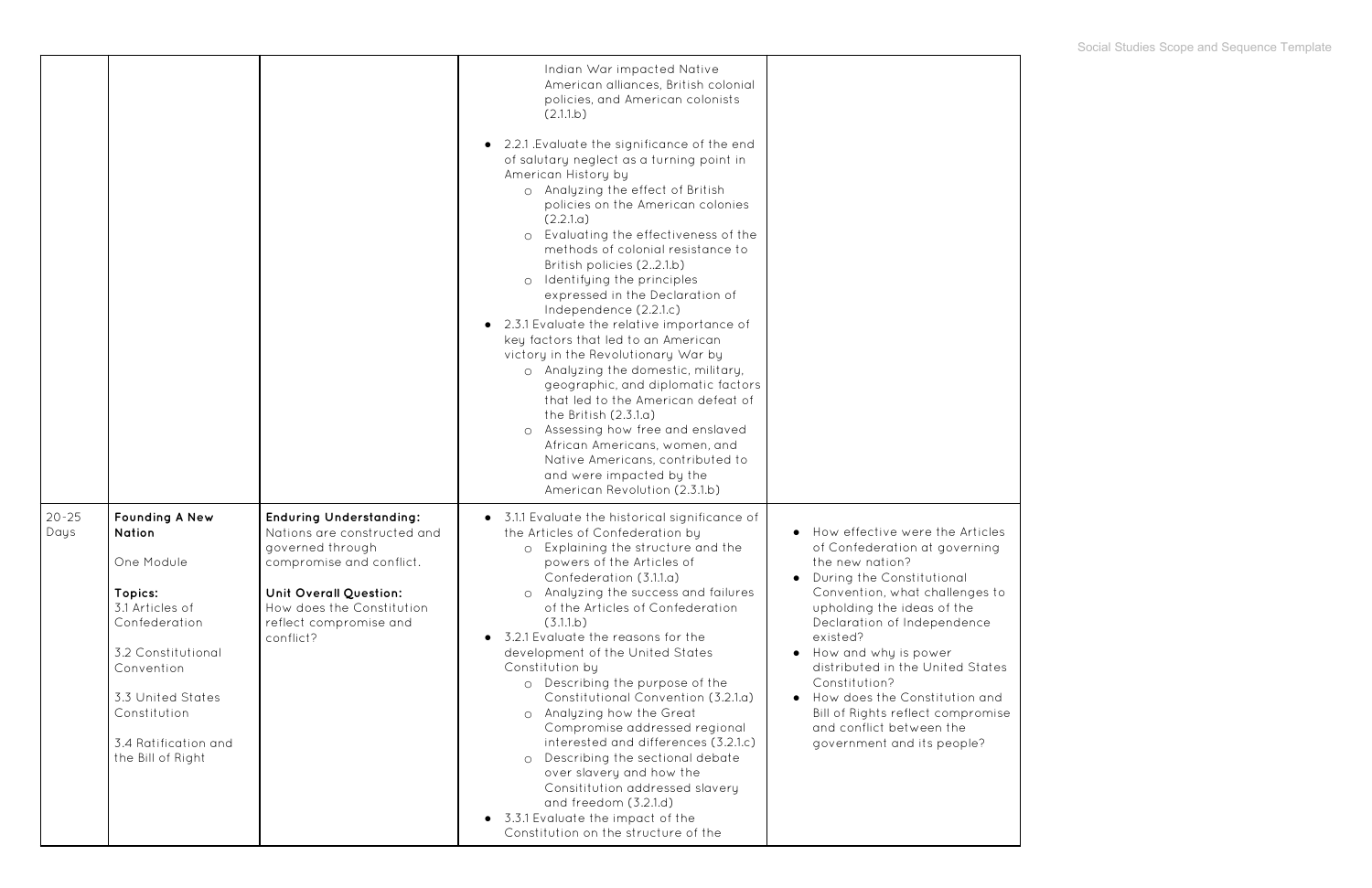|                   |                                                                                    |                                                                                                                                                                                                                                                                                                                           | United States government by<br>Identifying the goals of the<br>$\bigcirc$<br>Constitution as stated in the<br>Preamble $(3.3.1.a)$<br>Explaining how the Constitution<br>$\circ$<br>embeds key principles of checks<br>and balances, separation of<br>powers, federalism, popular<br>sovereignty, individual rights, and<br>limited government (3.3.1.b)<br>Identifying the powers<br>$\bigcirc$<br>enumerated and denied to each<br>branch of government as outlined<br>in the Constitution (3.3.1.c)<br>• 3.4.1 Analyze how the Bill of Rights<br>resolved the issues over the ratification<br>of the Constitution by<br>Analyzing the Federalist and Anti-<br>$\bigcirc$<br>Federalist arguments for and<br>against the ratification of the<br>Constitution (3.4.1.a)<br>Evaluating the impact of the Bill of<br>$\bigcirc$<br>Rights on the ratification of the<br>Constitution (3.4.1.b)                                                                           |                                                                                                                                                                                                                     |
|-------------------|------------------------------------------------------------------------------------|---------------------------------------------------------------------------------------------------------------------------------------------------------------------------------------------------------------------------------------------------------------------------------------------------------------------------|-------------------------------------------------------------------------------------------------------------------------------------------------------------------------------------------------------------------------------------------------------------------------------------------------------------------------------------------------------------------------------------------------------------------------------------------------------------------------------------------------------------------------------------------------------------------------------------------------------------------------------------------------------------------------------------------------------------------------------------------------------------------------------------------------------------------------------------------------------------------------------------------------------------------------------------------------------------------------|---------------------------------------------------------------------------------------------------------------------------------------------------------------------------------------------------------------------|
| $25 - 30$<br>days | <b>A New Nation</b><br>Module 4.1:<br>Early Republic<br>Module 4.2:<br>War of 1812 | <b>Enduring Understanding:</b><br>New nations experience<br>success and failure in foreign<br>and domestic affairs which<br>shape their growth and<br>development<br>Unit Overall Question:<br>How did the successes and<br>failures in foreign and<br>domestic affairs shape the<br>development of the United<br>States? | Module 4.1 (Early Republic)<br>● 4.1.1 Evaluate the short and long term<br>impact of government decisions made<br>during Federalist administrations by<br>Identifying the impact George<br>$\bigcirc$<br>Washington had on setting<br>precedents for the office of the<br>President. (4.1.1.a)<br>Evaluating the evolution and<br>impact of the Federalist and<br>Democratic-Republican parties of<br>domestic and foreign policy.<br>(4.1.1.b)<br>Explaining the impact of Marbury v<br>Madison (1803) on the power of<br>the Supreme Court (4.1.1.c)<br>4.1.2 Evaluate the historical significance<br>of the Louisiana Purchase on the United<br>States by<br>o Analyzing the diplomatic and<br>constitutional challenges involved<br>in the Louisiana Purchase. (4.1.2.a)<br>Assessing the political and<br>$\bigcirc$<br>economic impact of the Louisiana<br>Purchase and its impact on the<br>relations of the United States with<br>native populations. (4.1.2.b) | Module 4.1 (Early Republic)<br>• How effectively did the federal<br>government respond to<br>domestic and foreign<br>challenges?<br>Module 4.2 (War of 1812)<br>How did the War of 1812 shape<br>national identity? |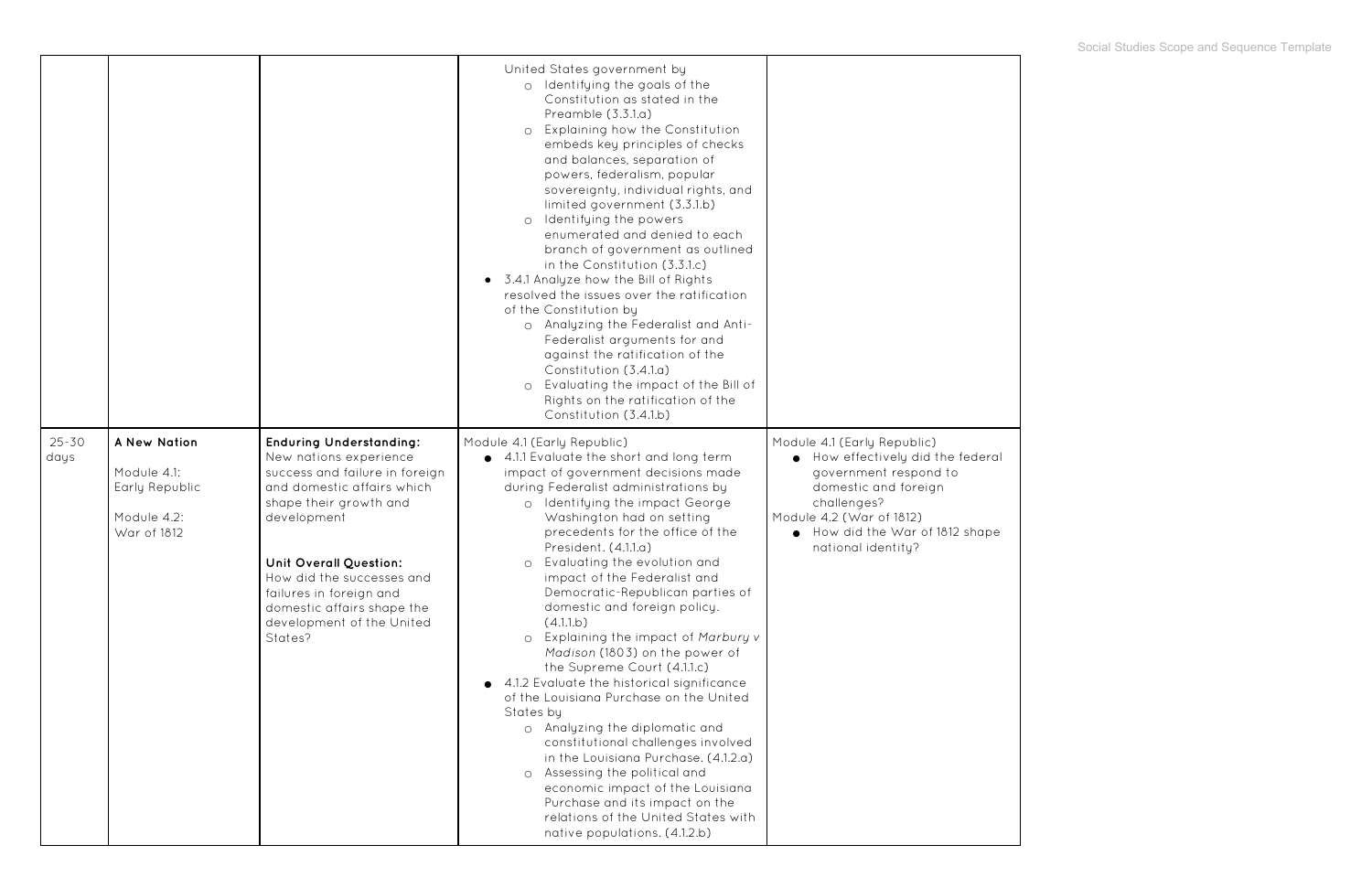|                   |                                                                                                                                                                                                                                                                                                                                                                                |                                                                                                                                                                                                                                                                                                   | Module 4.2 (War of 1812)<br>• 4.2.1 Analyze the emerging foreign policy<br>of the United States by<br>Identifying the domestic and<br>$\circ$<br>foreign causes of the War of 1812.<br>(4.2.1a)<br>Explaining the political,<br>$\bigcirc$<br>geographic, and military factors<br>that led to the American defeat of<br>the British in the War of 1812.<br>(4.2.1.b)<br>Analyzing how the War of 1812<br>$\bigcirc$<br>impacted Native tribes American<br>political parties, and American<br>nationalism. (4.2.1.c)                                                                                                                                                                                                                                                                                                                                                                                                                                                                                                                                                                                                                                                                          |                                                                                                                                                                                                                                                                                                                                                                                                                                           |
|-------------------|--------------------------------------------------------------------------------------------------------------------------------------------------------------------------------------------------------------------------------------------------------------------------------------------------------------------------------------------------------------------------------|---------------------------------------------------------------------------------------------------------------------------------------------------------------------------------------------------------------------------------------------------------------------------------------------------|----------------------------------------------------------------------------------------------------------------------------------------------------------------------------------------------------------------------------------------------------------------------------------------------------------------------------------------------------------------------------------------------------------------------------------------------------------------------------------------------------------------------------------------------------------------------------------------------------------------------------------------------------------------------------------------------------------------------------------------------------------------------------------------------------------------------------------------------------------------------------------------------------------------------------------------------------------------------------------------------------------------------------------------------------------------------------------------------------------------------------------------------------------------------------------------------|-------------------------------------------------------------------------------------------------------------------------------------------------------------------------------------------------------------------------------------------------------------------------------------------------------------------------------------------------------------------------------------------------------------------------------------------|
| $50 - 55$<br>Days | Geographic Expansion<br>and Political Division<br>Module 5.1: Sectional<br>Growth<br>Module 5.2:<br>Jacksonian Era<br>Module 5.4: Westward<br>Expansion<br>Module 5.3: Reform<br>Movements<br>*All modules in this<br>unit can be taught at<br>different times per<br>teacher discretion but<br>what we have outlined<br>in the learning plan<br>made the most sense<br>to us. | <b>Enduring Understanding:</b><br>National unity can be<br>challenged by political, social,<br>and economic change.<br>Unit Overall Question:<br>How did geographic and<br>economic growth, political<br>shifts, and changing social<br>structures lead to divisions<br>within the United States? | Module 5.1 (Sectional Growth)<br>• 5.1.1 Analyze the influence of<br>industrialization, technological, and<br>demographic changes on society by<br>o Assessing the impact of<br>technological developments in<br>communication and transportation<br>(5.1.1.a)<br>Evaluating the growth of the<br>$\circ$<br>factory system and its impacts on<br>labor, women, and migration<br>(5.1.1.b)<br>Assessing the impact of the<br>$\bigcirc$<br>Supreme Court of John Marshall<br>on national power and economic<br>growth $(5.1.1.c)$<br>Identifying the push and pull<br>factors driving antebellum<br>immigration (5.1.1.d)<br>• 5.1.2 Examine the institution, conditions,<br>and expansion of slavery while analyzing<br>methods of social and political resistance<br>by<br>Evaluating the impact of<br>$\circ$<br>technology on the geographic<br>expansion of the institution of<br>slavery (5.1.2.a)<br>Analyzing the conditions that<br>$\bigcirc$<br>defined life for the enslaved<br>(5.1.2.b)<br>Contrasting the various ways in<br>$\bigcirc$<br>which enslaved African Americans<br>and free blacks resisted<br>enslavement, oppression, and<br>institutionalized racism (5.1.2.c) | Module 5.1 (Sectional Growth)<br>• How did regional tensions<br>challenge national unity?<br>Module 5.2 (Jacksonian Era)<br>• How can shifts in executive<br>power impact the social,<br>economic, and political life of a<br>nation?<br>Module 5.4 (Westward Expansion)<br>• Do the benefits of territorial<br>expansion outweigh the costs?<br>Module 5.3 (Reform Movements)<br>How can individuals and groups<br>affect social change? |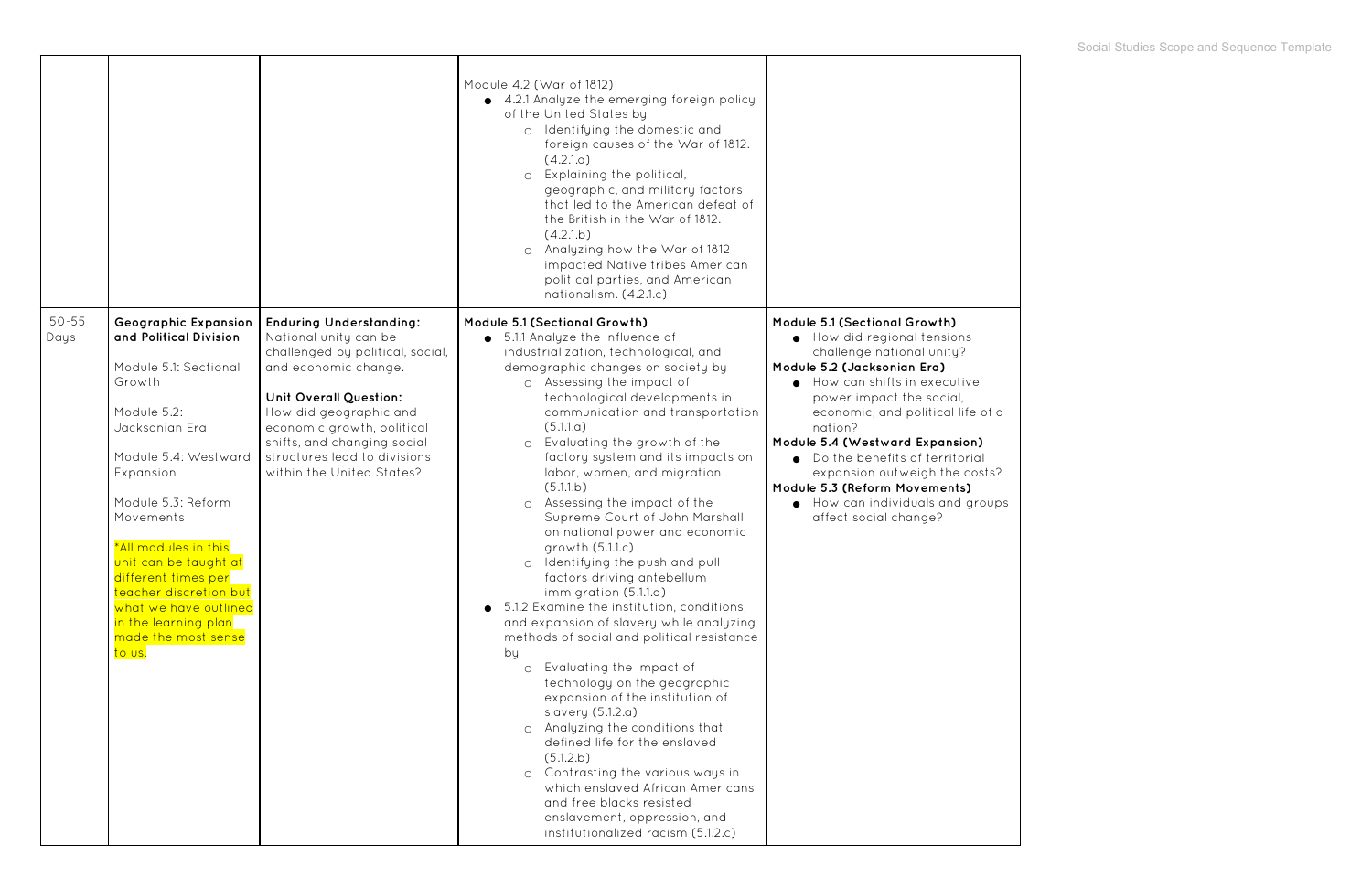|         |                                                                                          |                                                                                                                                                     | Evaluate the effectiveness of the<br>Missouri Compromise in resolving<br>the influence of slavery on politics<br>and sectionalism (5.1.2.d)<br>Module 5.2 (Jacksonian Era)<br>• 5.2.1 Evaluate the political, economic, and<br>social impact of Jacksonian Democracy<br>by<br>Explaining the impact of President<br>$\circ$<br>Andrew Jackson's presidency on<br>sectional politics, democracy,<br>electoral processes, and the economy.<br>(5.2.1.a)<br>Contrasting the Native and American<br>$\circ$<br>arguments surrounding the issue of<br>Native American rights and land<br>ownership. (5.2.1.b)<br>Module 5.4 (Westward Movement)<br>• 5.4.1 Evaluate the political social, and<br>economic impact of westward expansion<br>on individuals and groups by<br>o Assessing multiple perspectives on<br>Manifest Destiny and its impacts<br>on territorial possession (5.4.1.a)<br>Analyzing the consequences of the<br>$\bigcirc$<br>rapid settlement of California,<br>Oregon, and Texas (5.4.1.b)<br>Explaining the causes, course, and<br>$\bigcirc$<br>consequences of the Mexican-<br>American War (5.4.1.c)<br>Module 5.3 (Reform Movements)<br>• 5.3.1 Analyze the impact of antebellum<br>reform movements on American politics<br>and society by<br>o Evaluating the impact of social<br>reform movements on<br>temperance, prison, and<br>educational reform (5.3.1.a)<br>Tracing the evolution, arguments,<br>$\circ$<br>and impacts of the antebellum<br>women's movement (5.3.1.b)<br>Identifying the methods,<br>$\bigcirc$<br>arguments, and impacts of the<br>abolitionist movement (5.3.1.c) |                                                                                                                                                |
|---------|------------------------------------------------------------------------------------------|-----------------------------------------------------------------------------------------------------------------------------------------------------|---------------------------------------------------------------------------------------------------------------------------------------------------------------------------------------------------------------------------------------------------------------------------------------------------------------------------------------------------------------------------------------------------------------------------------------------------------------------------------------------------------------------------------------------------------------------------------------------------------------------------------------------------------------------------------------------------------------------------------------------------------------------------------------------------------------------------------------------------------------------------------------------------------------------------------------------------------------------------------------------------------------------------------------------------------------------------------------------------------------------------------------------------------------------------------------------------------------------------------------------------------------------------------------------------------------------------------------------------------------------------------------------------------------------------------------------------------------------------------------------------------------------------------------------------------------------------------------------------------------------|------------------------------------------------------------------------------------------------------------------------------------------------|
| 30 Days | <b>Civil War and Reunion</b><br>Module 5.5: Path to<br>Disunion<br>Module 6.1: Civil War | <b>Enduring Understanding:</b><br>National unity can be<br>challenged by political, social,<br>and economic change.<br>Societies efforts to resolve | Module 5.5 (Path to Disunion)<br>5.5.1 Evaluate the causes of the Civil War by<br>Evaluating the impact of territorial<br>expansion, the Supreme Court, and<br>individual action on sectional polarization                                                                                                                                                                                                                                                                                                                                                                                                                                                                                                                                                                                                                                                                                                                                                                                                                                                                                                                                                                                                                                                                                                                                                                                                                                                                                                                                                                                                          | Module 5.5 (Path to Disunion)<br>$\bullet$ What factors lead a country to<br>civil war?<br>Module 6.1 (Civil War)<br>• How does war impact and |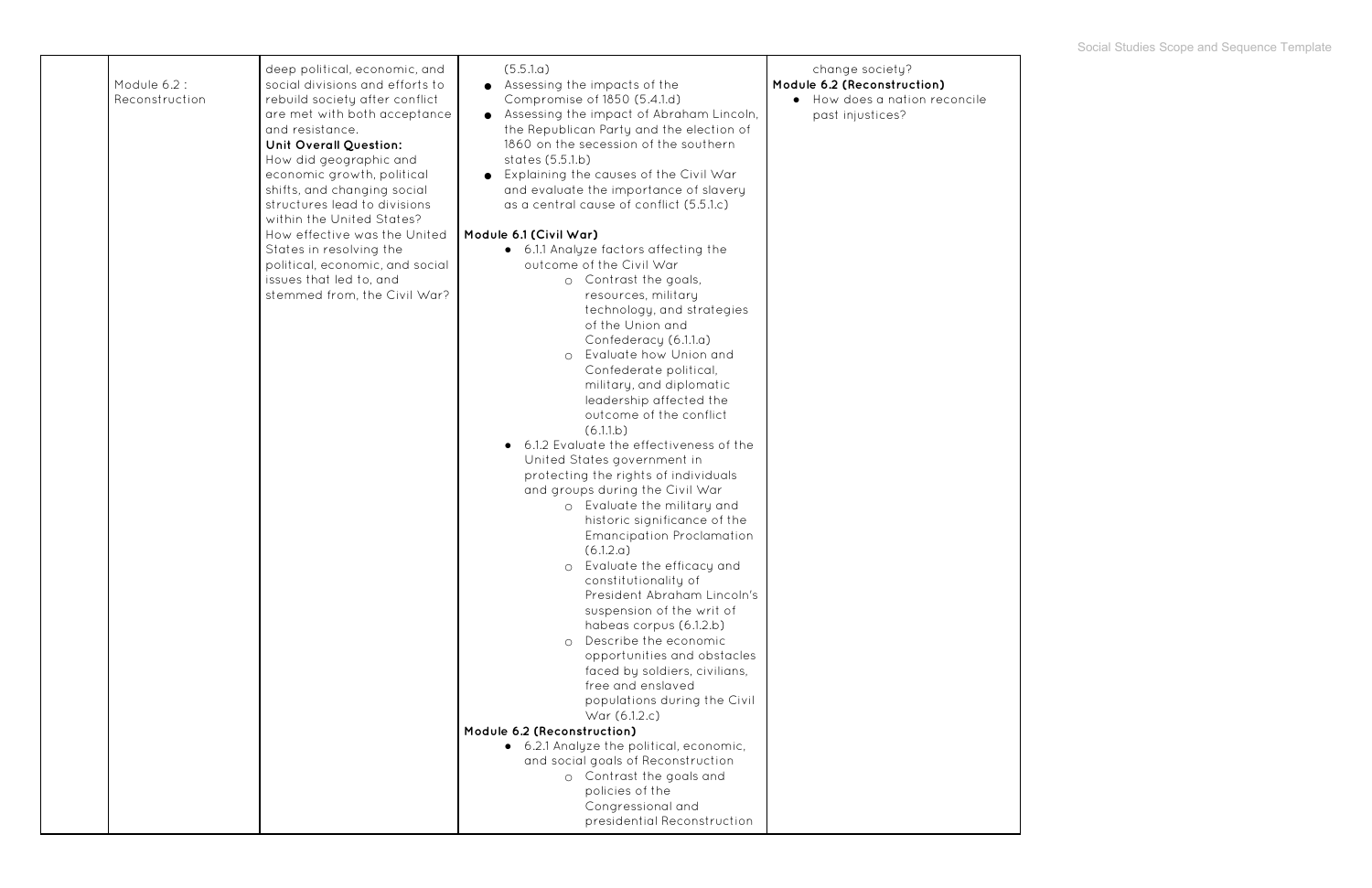|                                                                                                         |                                                                                                                                                                                                                                                        | plans (6.2.1.a)<br>o Identify the legal and illegal<br>actions used to deny<br>political, social, and<br>economic freedoms to<br>African Americans (6.2.1.b)<br>Examine the ways in which<br>$\bigcirc$<br>African American<br>communities fought to<br>protect and expand their<br>rights (6.2.1.c)<br>• 6.2.2 Explain how the United States<br>government protected or failed to<br>protect the rights of individuals and<br>groups<br>Assess the factors that<br>$\bigcap$<br>influenced the end of<br>Reconstruction (6.2.2.a)<br>Evaluate the impact of the<br>$\bigcirc$<br>Supreme Court, debt<br>peonage (sharecropping),<br>Jim Crow laws and<br>disenfranchisement on the<br>enforceability of the 13th,<br>14th, and 15th Amendments<br>(6.2.2.b)                                                                                                                           |                                                                                                                                                                                                                                     |
|---------------------------------------------------------------------------------------------------------|--------------------------------------------------------------------------------------------------------------------------------------------------------------------------------------------------------------------------------------------------------|----------------------------------------------------------------------------------------------------------------------------------------------------------------------------------------------------------------------------------------------------------------------------------------------------------------------------------------------------------------------------------------------------------------------------------------------------------------------------------------------------------------------------------------------------------------------------------------------------------------------------------------------------------------------------------------------------------------------------------------------------------------------------------------------------------------------------------------------------------------------------------------|-------------------------------------------------------------------------------------------------------------------------------------------------------------------------------------------------------------------------------------|
| Growth of Industrial<br>America<br>Module 7.1:<br>Industrialization<br>Module 7.2:<br>Westward Movement | <b>Enduring Understanding:</b><br>Economic growth destroys old<br>means of production and<br>replaces them with new ones.<br>Unit Overall Question:<br>How did economic change<br>alter political and social<br>relationships in the United<br>States? | Module 7.1 (Industrialization)<br>• 7.1.1 Analyze the causes and<br>consequences of Industrialization in the<br>late 19th century United States by<br>Evaluating how improved use of<br>resources, new technology, and<br>inventions, and transportation<br>networks influenced the growth of<br>industrialization and urbanization<br>(7.1.1.a)<br>Describing the impact of business<br>$\bigcirc$<br>leaders, laissez-faire capitalism,<br>and the use of trusts/monopolies<br>on the American economy (7.1.1.b)<br>Evaluating the impact of<br>$\bigcirc$<br>industrialization and laissez-faire<br>policies on labor (7.1.1.c)<br>o Identifying responses to post-Civil<br>War immigration (7.1.1.d)<br>Module 7.2 (Westward Movement)<br>• 7.2.1 Analyze the causes and<br>consequences of westward expansion by<br>o Describing the impact of<br>geography and technology on the | Module 7.1 (Industrialization)<br>• Did the benefits of post-Civil<br>War industrialization outweigh<br>the costs?<br>Module 7.2 (Westward Movement)<br>Did American Westward<br>Expansion challenge and<br>promote national unity? |